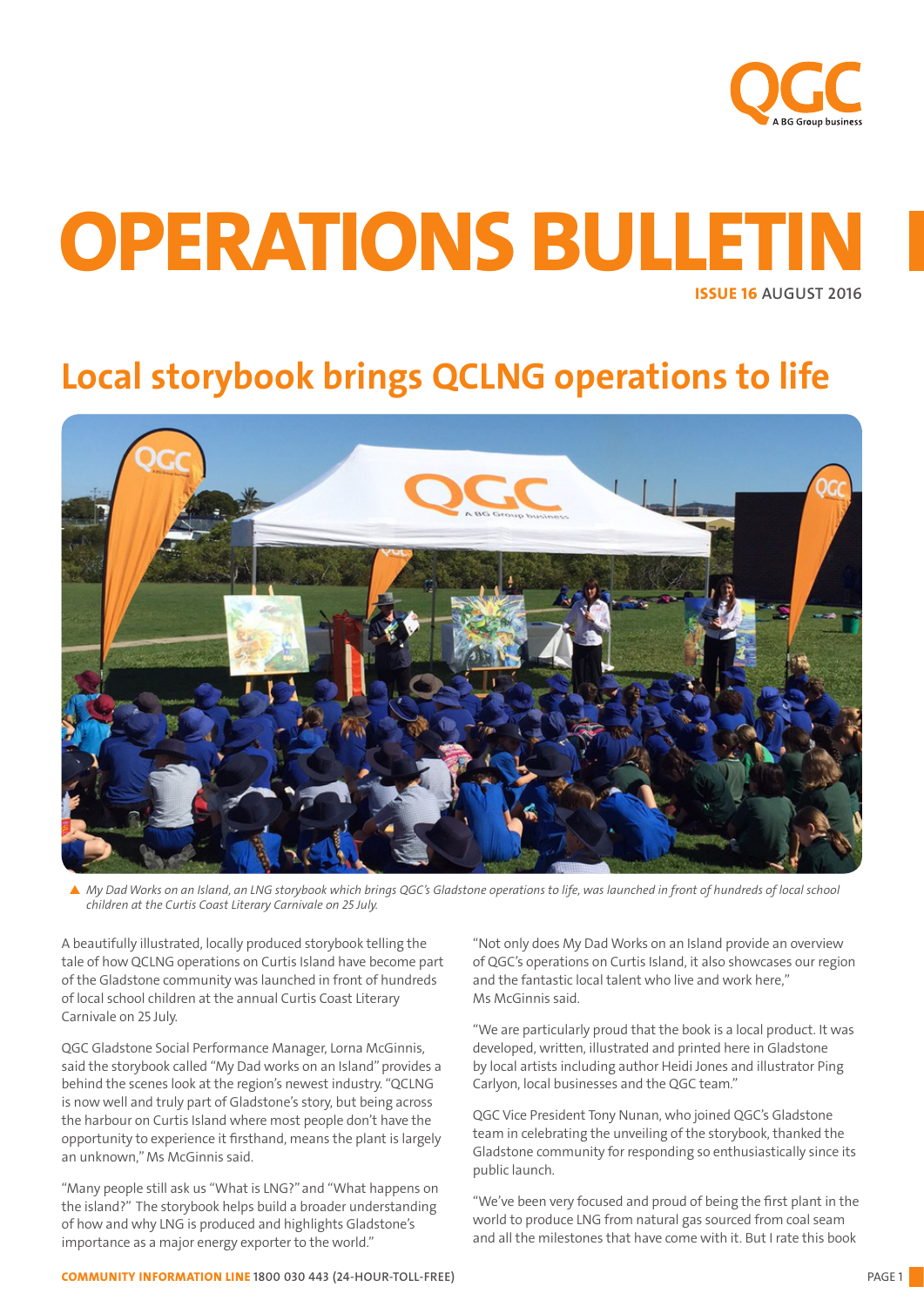

and its importance to the Gladstone community up there as one of the most important things we've done here."

"This is the first time I've had something I can easily share with my kids to explain what I do for work," Mr Nunan said.

QGC is providing copies of My Dad Works on an Island free of charge to Gladstone schools, families and the community. To collect your own complimentary copy, simply email community@qgc.com.au.

## Surat Basin

This section features information about activities in our natural gas development areas that cover more than 4,900 square kilometres and span from south of Tara to north-west of Wandoan.

## Drilling rigs

We are currently drilling about 25 wells a month to expand our inventory.

The following activities are planned for August:

- two rigs drilling new CSG wells and associated activity
- nine rigs completing new wells and servicing existing wells
- three crews building new access roads and well pads and two crews rehabilitating existing and old well pads
- two mobile fluid treatment plants servicing these rigs. Mobile fluid treatment plants clean the fluids from drilling operations for reuse on the rigs
- one crew completing well and surface equipment maintenance.

Rig crews stay in small mobile camps that are set up near the rigs. On average, rigs are relocated every three to four days and require 11 to 20 truck movements. Rigs and camps are moved in accordance with travel management plans that are approved by local governments and the Queensland Department of Transport and Main Roads.

## Well site inspections

A team of 50 operators inspect each of QGC's more than 2,500 wells once a fortnight. Operators are required to adhere strictly to land access and weed management rules for individual properties. This team, who drive utility vehicles, represent a major proportion of our light vehicle movements around the region.

## Gathering

This work is in addition to ongoing installation of gas and water gathering pipelines to connect new wells to our existing processing networks. The following activities will occur in August:

### West and north-west of Wandoan

- Pipe trenching, pipeline laying and backfilling and tying-in connections.
- Construction of gathering risers into well pads.
- Rehabilitation of construction sites and pipeline easements.

## Pipeline inspections

QGC operators work in small teams to inspect the 543 kilometres of Wallumbilla Gladstone Pipeline easement to monitor the infrastructure and progress of vegetation rehabilitation.

In August, the following activities will occur:

- Aerial inspections from west of Dalby (Ruby Jo site) to west of Wandoan (Woleebee Creek site) and between Chinchilla and Gladstone during the first half of the month.
- Daily, on-ground easement inspections from west of Dalby (Ruby Jo site) to Gladstone.

### Water Treatment

The Northern Water Treatment Plant, at Woleebee Creek south-west of Wandoan, and the Kenya Water Treatment Plant, south-west of Chinchilla, are successfully processing water produced in the surrounding gas fields for beneficial use within these regions.

These two water treatment plants enable QGC to make available 97% of produced water for beneficial use.

The following table summarises the average daily production at each water treatment plant and the total volume of water processed to date in 2016.

| Water<br><b>Treatment</b><br><b>Plant</b> | <b>Average daily</b><br>production<br>(July 2016) | 2016 Year to Date<br><b>Production</b><br>(as at 20 July) |
|-------------------------------------------|---------------------------------------------------|-----------------------------------------------------------|
| Kenya                                     | 45 ML/d                                           | 10,695 ML                                                 |
| Northern                                  | 15 ML/d                                           | 3,303 ML                                                  |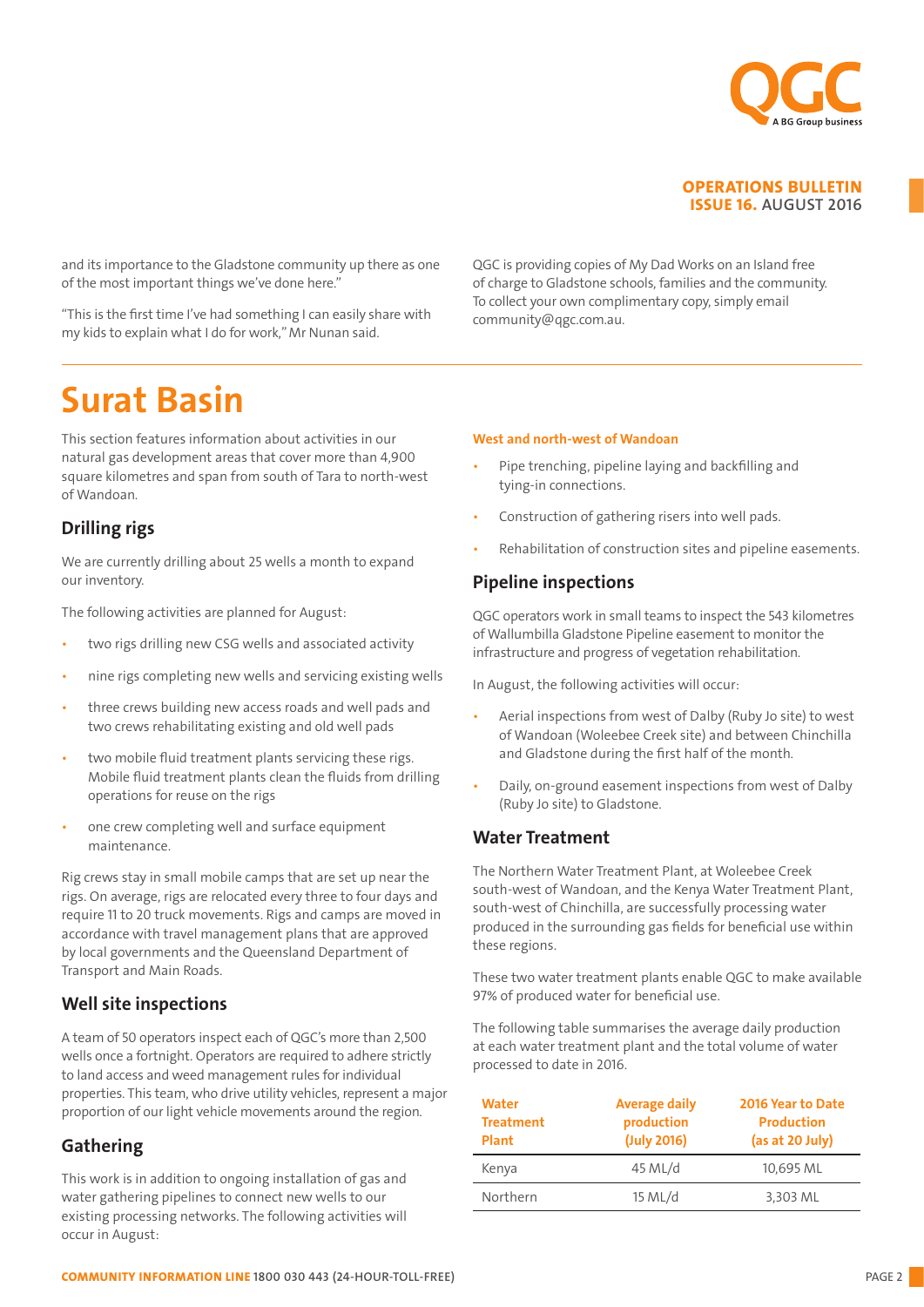

## Charlie project update

Construction works on the Charlie project are progressing, although some short delays were encountered as a result of inclement weather during July. The overall project is over a quarter of the way through construction.

Deliveries of major equipment to the main site and laydown yards near the Woleebee Creek central processing plant will continue regularly throughout the next three to four months. Where required, specialist transportation companies have been engaged and police escorts deployed to ensure safe delivery.

Construction of the Charlie field compression station is underway with all major foundations expected to be complete by the end of August. Construction of the two flares, the erection of structural steel, as well as earthing and cable ladder installation are all underway. Major equipment deliveries have included four of five electrical buildings, a 132 kV 75 MVA transformer, weighing 95 tonnes, as well as several pre-assembled modules and vessels. Further equipment and module deliveries will continue throughout the month.

The pipelines team is advancing construction of the 34km gas and water pipelines that will connect the Charlie field compression station, when completed, with existing facilities at Woleebee Creek.

The stringing and bending of the gas pipeline is complete. The welding team have been progressing with approximately one kilometre per day completed. Coating of the welded field joints and trenching of the main pipeline has also commenced.

The water pipeline lengths are now being delivered from Toowoomba to the easement on the pipeline route and welding of these pipe sections has commenced.

The Charlie pond and pump stations are a third of the way through completion. The pond earthworks are complete and the pond liner has been installed to ensure no loss of water from the pond. The Philip Pond earthworks are close to completion, with the lining of the pond commencing late July. The piling at both pump stations is complete and excavation for below ground services and foundations has commenced at Charlie pump station.

The Woleebee Creek central processing plant substation is being expanded to accommodate the Charlie development. A new substation adjacent to the Charlie field compression station as well as an overhead transmission line connecting the two substations is under construction.

### Drones benefitting QGC and communities



▲ Shell Vice President QGC, Tony Nunan, joined Premier, The Hon. *Annastacia Palaszczuk MP and Queensland Minister for Innovation, Science and the Digital Economy and Minister for Small Business, The Hon Leanne Enoch MP, and Insitu Pacific project partners at a Queensland Government event which announced \$1 million support for a major research project that builds on QGC's adoption of RPAS.*

QGC's partnership with Insitu Pacific to develop and implement remotely piloted aircraft systems (RPAS) or drones, was centre stage at a Queensland Government event attended by the Premier, The Hon. Annastacia Palaszczuk MP.

Shell Vice President QGC, Tony Nunan, joined Government representatives, and Insitu Pacific project partners at a Queensland Government event which announced \$1 million support for a major research project that builds on QGC's adoption of RPAS.

The funding, part of an Advance Queensland Project, follows the successful project between QGC and Boeing that has developed the world's first commercial use of the beyond-the-line-of-sight RPAS.

The RPAS monitor natural gas wells and associated infrastructure which, until now, have mostly been inspected on the ground by four-wheel-drive.

Tony Nunan said the company was proud to be introducing into our operations an emerging technology that will benefit both the resources and agriculture sectors.

"Landowners will benefit, over time, from fewer visits to their properties while QGC and the community will benefit from fewer vehicles on the roads.

"Our remotely piloted aircraft is operated by a world leader in this field and in strict compliance with air safety regulations and following 18 months of successful trials," Tony said.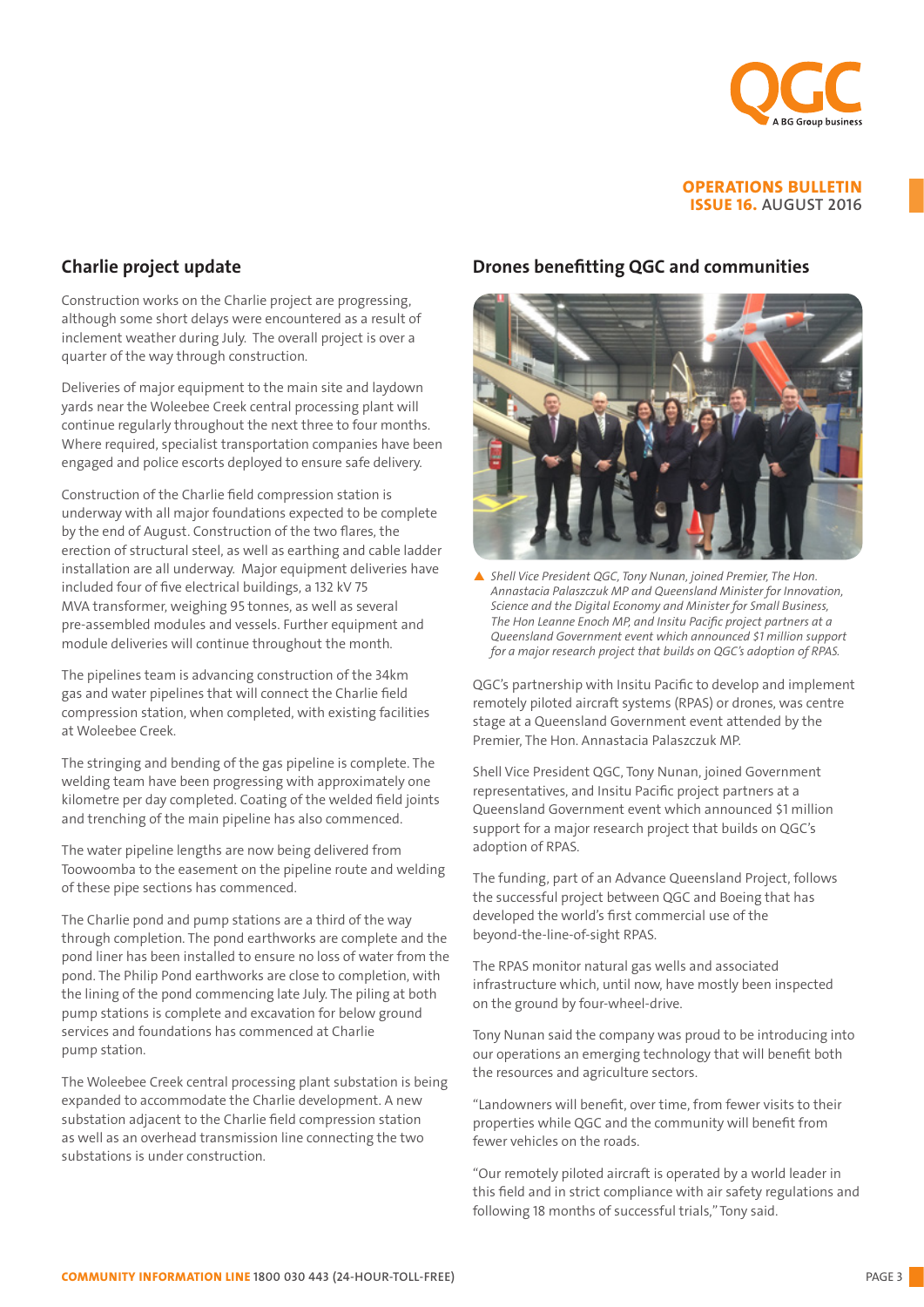

## Driving safely and to conditions – could this be you?

During July there were four separate work related single vehicle roll-over incidents in the Queensland CSG industry. Some of these incidents were at a relatively slow speed and all could have been avoided. While the drivers and passengers in the vehicles were not injured the consequences could have been much worse.

A vehicle associated with the QGC's upstream projects was involved in an incident on 6 July when the vehicle, containing the driver and one passenger, was travelling on a public road. The vehicle entered a left hand bend that had been impacted by a recent rain event at 55 kilometres per hour. The driver lost control resulting in the vehicle spinning 180 degrees and rolling onto its roof. Fortunately both occupants were unharmed in the event.

An investigation into the accident has reported that while the driver had completed Defensive Driving training and was abiding by both QGC safe driving requirements and the legal speed limit, the vehicle was travelling too fast when entering a hazardous area. The independent investigation determined the safe speed for driving in the conditions was less than 20 kilometres per hour.

This could have been prevented by driving to conditions. Before travelling, plan your journey, assess hazards and select the safest route. Should road, traffic or weather conditions change, reassess the route and drive appropriately. This may include decreasing speed, increasing distance from the vehicle in front and turning on lights.

For more information and specific tips from Queensland Road Safety visit: https://www.qld.gov.au/transport/safety/ road-safety/driving-safely/driving-conditions/

The latest road conditions across Queensland including road closures, road hazards, incidents and events are available on the RACO app.

## Checklist for Safe Driving

### Before you drive

- $\square$  Ensure you have completed driver training requirements
- $\Box$  Make sure your vehicle is safe to drive
- $\Box$  Plan your trip, and be fit to drive
- $\Box$  Include rest stops on long trips so you don't drive tired
- $\Box$  Check for traffic updates and changes to road conditions
- $\Box$  Passengers, it is your duty to intervene

#### On the road

- Wear your seatbelt
- $\Box$  Slow down, drive within the speed limit and to conditions
- $\Box$  Stay focused and look out for changing conditions
- $\Box$  Don't talk or text on your mobile phone
- $\Box$  Follow the road rules and obey traffic signs
- $\Box$  Share the road safely with other road users
- $\Box$  Drive safely through roadworks, school zones, and rail crossings
- $\Box$  Report dangerous driving
- $\Box$  Understand and apply your company's 4WD procedures

## Gladstone

### Train 2 outage complete after 16,000 man hours and eight days

Eight days and 16,000 man hours in the execution, last month's Train 2 planned outage at QGC's LNG facility on Curtis Island, will underpin the plant's best-in-class performance and should further boost production efficiencies.

The scheduled works followed the achievement of several production milestones in July, when the plant recorded its highest daily production to date and set a Train 2 daily production record.

The eight-day schedule of works focused on the Train 2 turbocompressor platform where five gas generators' engines were

changed out. The generators power the compressors which cool incoming gas to minus 162 degrees, compressing it into a liquid form before it is stored and transported as LNG.

QGC Midstream Shutdown Superintendent Hazem Abdelati explained the upgraded engines should further improve plant reliability and integrity.

"Just like in your own car, we need a reliable engine. These new units are more advanced in their design, which will help us achieve continuous improvement," Mr Abdelati said.

Working to a carefully planned, 24-hour schedule, the team also undertook mandatory time-based servicing, warranty work and preventative maintenance.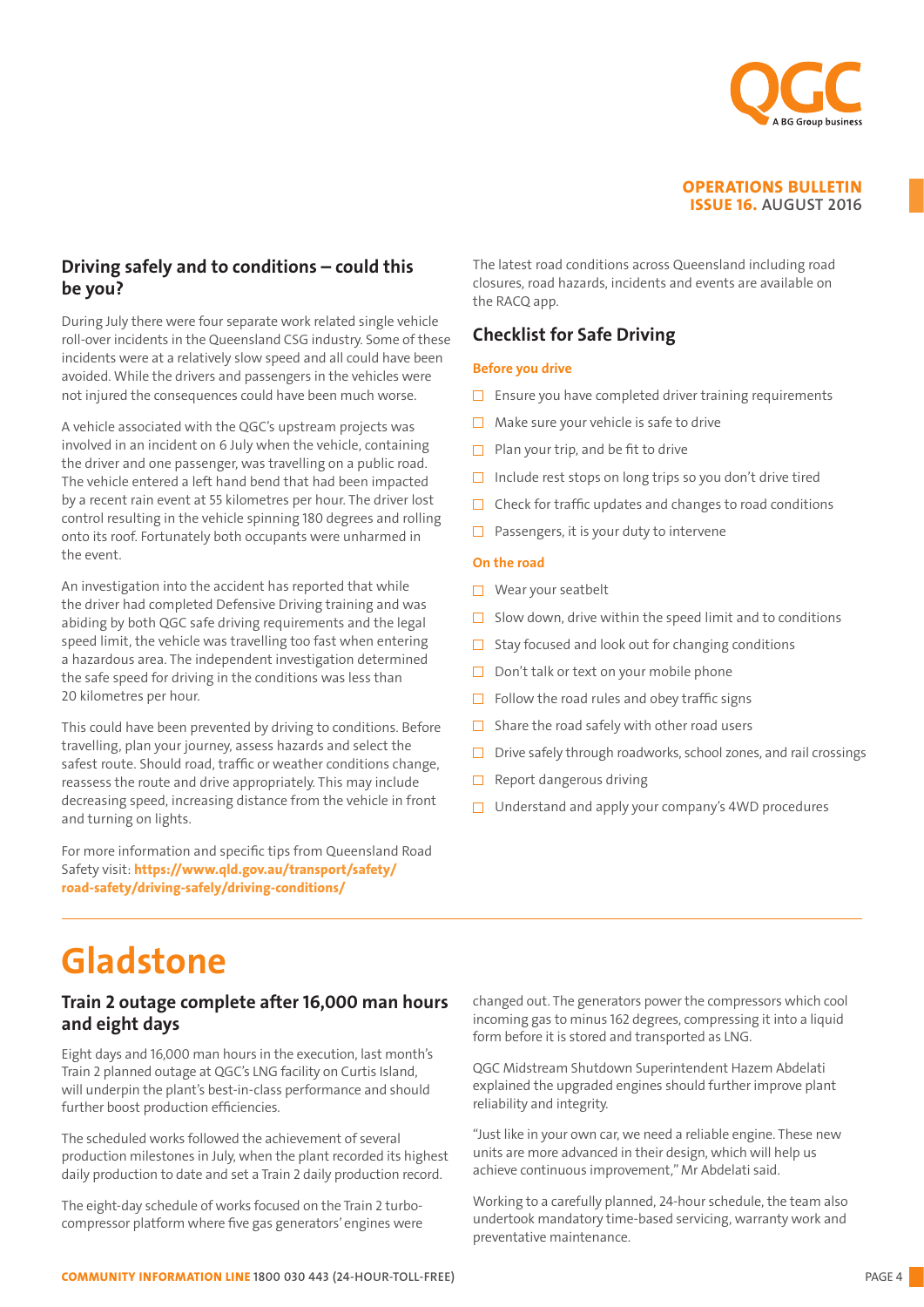

Approximately 130 people worked across the shutdown, with the diverse team including members of the QGC maintenance, production, engineering, projects and HSSE teams. The team included 110 contractors, including mechanical fitters and E&I technicians, the vast majority of whom were Gladstone locals.

Scheduled maintenance is expected to occur a few times a year at the Curtis Island facility, with the next outage planned for November 2016.

### Careflight 'drops in' for emergency response exercise



A fictional explosion, resulting in blast injuries and burns to a worker and a hazardous situation for rescue crews, was the scenario for a recent simulated emergency response exercise at QGC's LNG facility on Curtis Island.

The two-hour exercise tested the knowledge and skills of our Curtis Island Emergency Response Team (ERT) and the local Careflight crew.

QGC Emergency Service Coordinator Allan Harper said utilising the scenario of an explosion caused during the reactivation of hot oil heaters following maintenance, created a challenging exercise.

"First and foremost it was about our team and Careflight testing their skills, and the systems we have in place, for rescuing a badly injured worker from a hazardous area where there was both hot oil and heat, treating them, and safely removing them back to our medical centre before being evacuated by chopper.

"At the same time, it tested the skills of our team in the Central Control Room, who had to identify and isolate the cause of the explosion to protect the injured worker, the rescue team and the plant from further potential injury or damage."

Mr Harper said the exercise also marked the first time Careflight accessed the site using QGC's helicopter pad, having previously used the Bechtel facility during construction and commissioning.

"This enabled Careflight to familiarise themselves with our operational site and the QGC team gained a better understanding of Careflight's challenges when landing here and extricating patients".

Mr Harper said the exercise demonstrated the groups' exceptional teamwork and, with the learnings being incorporated into the site's procedures, training and future exercises.

"Aside from testing and building our skills and knowledge, exercises like these demonstrate the integrity of our Emergency Response Plan," he said.

Additional emergency response exercises, utilising the same scenario, will be repeated in coming weeks to involve all Production Team shifts.

QGC has invested \$20 million in Careflight and it has been involved in 126 aero medical retrievals in the gasfields and Gladstone. Almost half of these retrievals were community members benefitting from the service and 65 were for the industry.

### Becoming a supplier

QGC supports the long-term, economic sustainability of the regions in which we operate through a focus on local content participation.

Our Local Content Policy targets four goals: supporting competitive procurement, facilitating job creation, promoting reconciliation and building economic sustainability.

We actively encourage our employees and contractors to source quality, cost-effective goods and services locally, based on full, fair and reasonable opportunities.

This is in line with our participation in the voluntary Queensland Resources and Energy Sector Code of Practice for Local Content administered by the Queensland Resources Council and as required, project-based Australian Industry Participation Plans.

Visit http://www.bg-group.com/australia/becomingasupplier to register your interest in becoming a supplier or for a fact sheet on how to access our supply chain.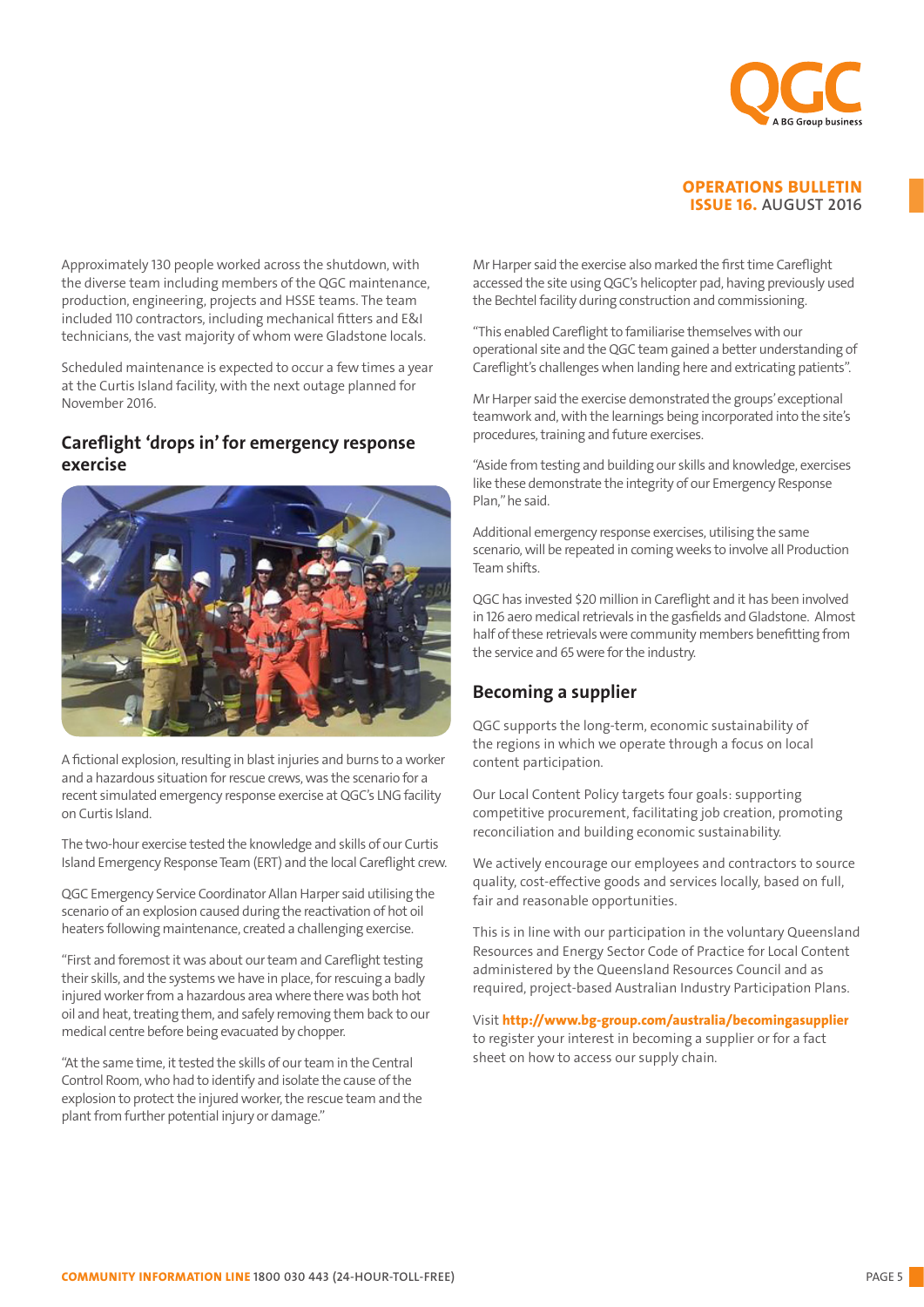

### Waterside Restricted Zone

The following information is provided on behalf of QGC and Gladstone Ports Corporation to users of Gladstone Harbour near the LNG facilities on the south-eastern corner of Curtis Island.

• A waterside restricted zone (WRZ) is an area of water The following information is provided on the following control of AS port operator, Gladstone Ports Corporation (GPC) is<br>The formation to use of Gladstone Harbour near the LNG Cladstone Harbour near the LNG is the MR7s to where ships may berth, moor or anchor to which access to is an offence.



Harbour, please remember to always check the Gladstone Ports Corporation website www.gpcl.com.au, which includes information about hazards and safety zones; and the Maritime  $\frac{1}{\sqrt{2}}$ Safety Queensland notices to mariners at www.msq.qld.gov.au. *For up-to-date information on activities in Gladstone Vessel Traffic Service broadcasts can be monitored using VHF channels 13 or 15.*

- the arrival of an LNG carrier and remains while the vessel is berthed and until it is 400m from the berth after departing. • A WRZ is activated at the QCLNG wharf one hour before
- The zone extends 220m from the wharf, 220m from its most northerly and southerly points and back under the jetty towards the shore.
- facilities on the south-eastern corner of Curtis Island. A waterside responsible for managing and emorcing wkzs to meet<br>standards set by the Maritime Transport and Offshore standards set by the Maritime Transport and Off Facilities Security Act 2003. As port operator, Gladstone Ports Corporation (GPC) is responsible for managing and enforcing WRZs to meet
	- Commercial and recreational users must not enter, stop, an offence. or anchor within a WRZ unless authorised to do so by GPC.
	- $\overline{a}$  and  $\overline{a}$  is active at the  $\overline{a}$  what the  $\overline{a}$  whose  $\overline{a}$  whose  $\overline{a}$  whose  $\overline{a}$  whose  $\overline{a}$  whose  $\overline{a}$  whose  $\overline{a}$  whose  $\overline{a}$  whose  $\overline{a}$  whose  $\overline{a}$  whose  $\overline{a}$  whose • A 250m safety zone around the wharf is also active while  $\overline{\phantom{a}}$ berthed and until it is 400m from the berth after department. a vessel is berthed.
	- For more information about WRZs please contact the Gladstone Ports Corporation Security Office on **07 4976 1350**.

### Pipeline • As port operator, Gladstone Ports Corporation (GPC) is

Landholders planning to do any digging around buried pipelines should call **'Dial Before You Dig'** (call 1100, http://www.1100.com.au) to obtain the specific location of the pipelines and associated infrastructure.

Call the QGC Operations Centre (1800 77 88 98) to report any emergencies, damage or vandalism, flooding, subsidence, washouts or erosion, unauthorised access to easement achities of uncontrolled fire. facilities or uncontrolled fire.

## Pipeline (1989)<br>Pipeline (1989)<br>Pipeline (1989) Landholders planning to do any digging around buried pipelines should call 'Dial Before You Dig' (call 1100, http://www.1100.com.au) Communities

| <b>Date</b>                    | Location  | <b>Activity</b>                                                                                                                                                                                                                                                                                                                                                                                                                                                                                                               |
|--------------------------------|-----------|-------------------------------------------------------------------------------------------------------------------------------------------------------------------------------------------------------------------------------------------------------------------------------------------------------------------------------------------------------------------------------------------------------------------------------------------------------------------------------------------------------------------------------|
| Monday 1 - Wednesday 31 August | Miles     | Art exhibition: Ping Carlyon, My Dad Works on an Island - our Gladstone<br>lifestyle and landscape, Tondoon Botanic Gardens Art Gallery. Cost: Free                                                                                                                                                                                                                                                                                                                                                                           |
| <b>Tuesday 16 August</b>       | Gladstone | 2pm - 3pm, Gladstone City Library. QGC Seniors Week event featuring an<br>overview of QGC's LNG facility and a reading of the new Gladstone LNG<br>storybook, My Dad Works on an Island. Afternoon tea will be provided and<br>attendees will receive a complimentary copy of the book. Cost: Free                                                                                                                                                                                                                            |
| Saturday 20 August             | Gladstone | 8.30am – 6.30pm, Quoin Island, Gladstone (transport provided).<br>Science Education Experience. University students, school teachers,<br>youth group teachers and community educators are being invited to attend<br>this hands-on professional development training in real world science<br>applications. Cost: \$82.50 - \$104.50 includes all activities, lunch, morning and<br>afternoon tea and transfer to Quoin Island. https://www.eventbrite.com.au/<br>e/science-education-experience-tickets-25663415968?aff=es2# |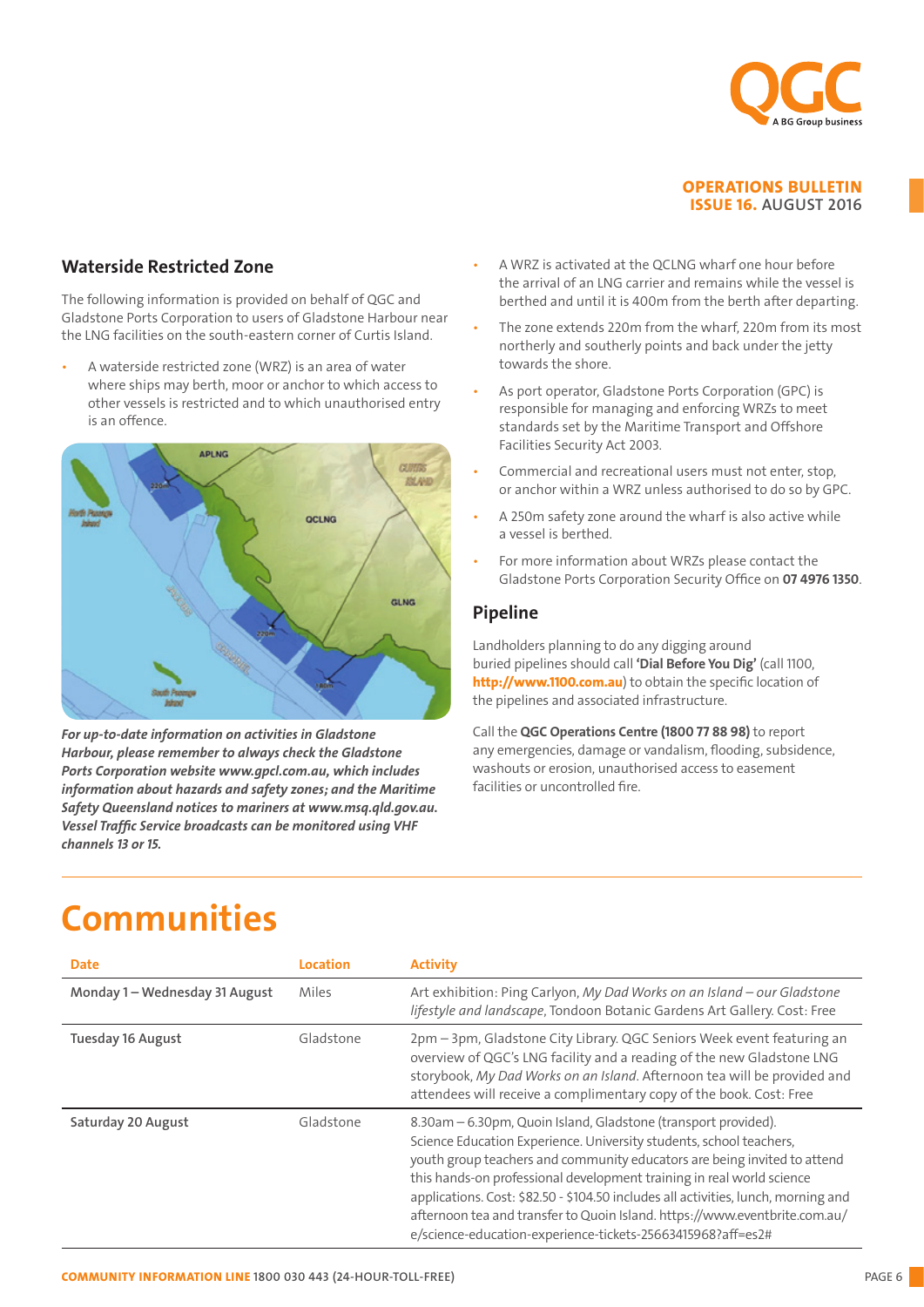

### Opportunities for local groups in QGC Communities Fund

Western Downs and Gladstone community groups can apply for grants from the second round of the QGC Communities Fund.

Eligible not-for-profit organisations and local governments can apply for \$10,001 to \$50,000 for projects up to 12-months that enhance regional liveability by building the sustainability of community groups and organisations.

The funding round opened on 1 August and closes on 30 September 2016. Applications will be assessed by panels comprising QGC and community representatives.

## Western Downs grant recipients July 2016

An application form and guidelines can be downloaded from the Communities section of our website.

The latest round of the QGC Communities Fund will help deliver 12 new community projects, with a strong focus on Science, Technology, Engineering and Maths education resources and new infrastructure.

The grants announced in July total \$370,124 include \$201,879 to five groups in Gladstone and \$168,244 to seven groups in the Western Downs.

| <b>Recipient</b>                                        | Grant                                                                       | <b>Grant Amount</b> |
|---------------------------------------------------------|-----------------------------------------------------------------------------|---------------------|
| Dalby Girl Guides QLD Support Group                     | Upgrade to the Dalby Girl Guide hut facilities                              | \$11,237.32         |
| Lions Club Chinchilla                                   | Construction of BBQ area including seating at Lions Park                    | \$25,500            |
| <b>Chinchilla Netball Association Inc.</b>              | Lighting of netball courts                                                  | \$36,035            |
| <b>Wandoan Community Commerce &amp;</b><br>Industry Inc | Replacement roof and shop front revamp with painting and new<br>signwriting | \$11,853.60         |
| Juandah Heritage Society Inc                            | Creation of an overnight visitors area at the Juandah Historical Site       | \$24,941.85         |
| Beef Bells & Bottle Tree Inc                            | Miles Antique Roadshow 2016                                                 | \$10.789.64         |
| Meandarra State School                                  | Meandarra pool facilities upgrade                                           | \$47.887            |

### Gladstone grant recipients June 2015

| <b>Recipient</b>                                | Grant                                                                                                             | <b>Grant Amount</b> |
|-------------------------------------------------|-------------------------------------------------------------------------------------------------------------------|---------------------|
| <b>CQ University</b>                            | COU drone races                                                                                                   | \$41,278            |
| Gladstone South State School-<br>The NAO effect | Combined schools extended learning program using humanoid<br>robotics                                             | \$28,485            |
| Gladstone Gymnastic Club Inc                    | OMG we need a new floor                                                                                           | \$50,000            |
| <b>Nagoorin Progress Association</b>            | Replacement of roof and installation of concrete access area<br>between the hall and toilet block at Nagoorin Hal | \$36,850            |
| Facing Island South Rural Fire Brigade (QFES)   | Facing Island South Rural Fire Brigade building                                                                   | \$45,266.60         |